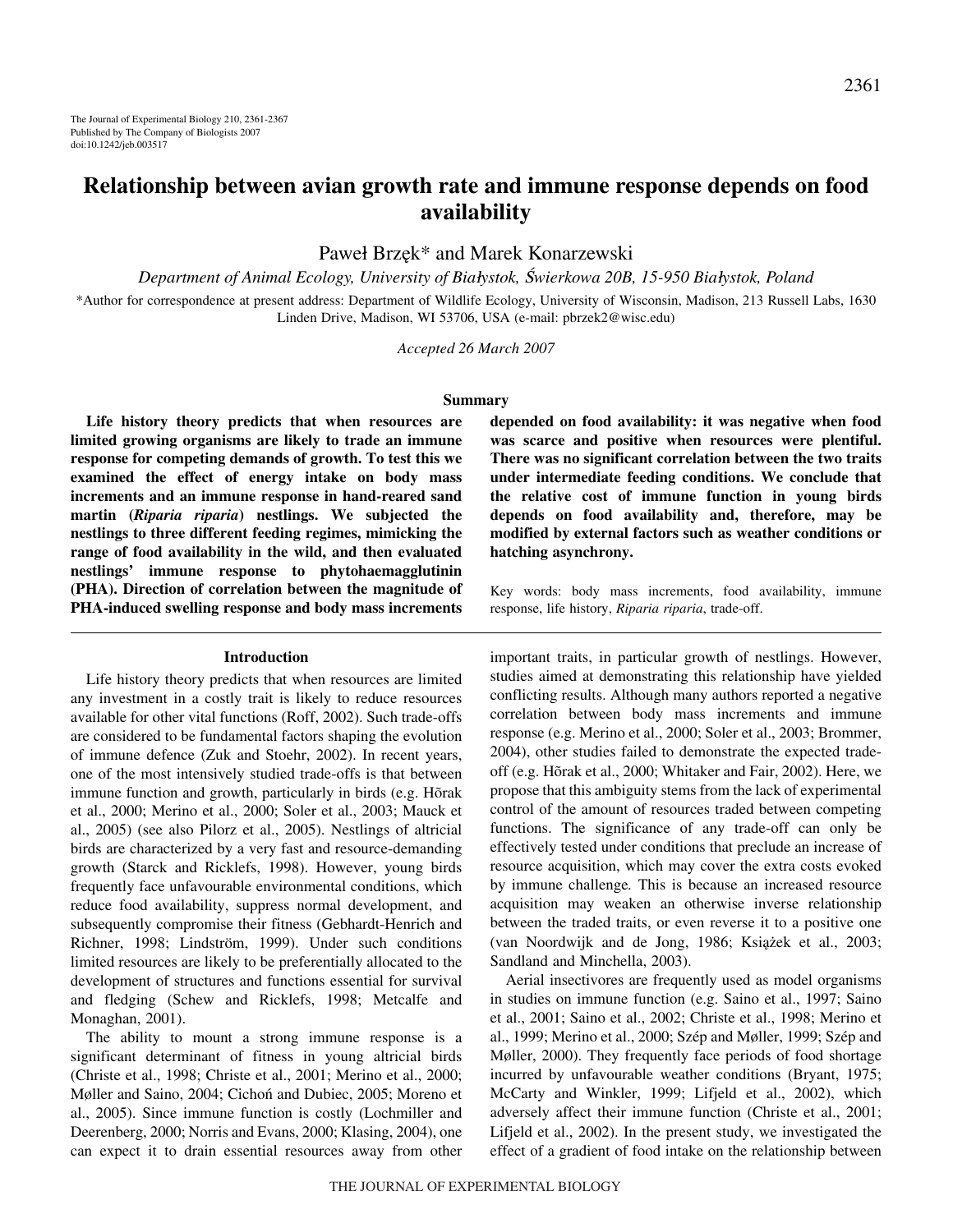## 2362 P. Brzęk and M. Konarzewski

body mass increments and the magnitude of response to a novel antigen in nestlings of sand martin (*Riparia riparia* Linnaeus 1758) – a small aerial insectivorous passerine. Sand martin nestlings have a considerable level of developmental plasticity, which enables them to tide over inclement weather conditions. They are able to slow the pace of development during food shortage, and resume it when feeding conditions improve (Brzek and Konarzewski, 2001; Brzek and Konarzewski, 2004). Thus, they may be particularly likely to trade their growth for enhanced immune response (Szép and Møller, 1999). Sand martin nestlings are therefore a suitable subject for testing the presumed trade-off between body mass increments and immune function.

In our study we measured the thickness of swelling induced by sub-cutaneous injection of phytohaemagglutinin (PHA) as a surrogate for immune function of the sand martin nestlings. Our experiment was carried out under laboratory conditions. This enabled us to analyse the direction of correlation between body mass increments and PHA-induced swelling response after controlling for food intake. We attempted to simulate the range of food availability encountered by nestlings in the wild. We predicted that the direction of correlation between body mass increments and the magnitude of immune response should vary with different levels of food provisioning. In particular, we expected that the correlation was most likely to be negative in nestlings subjected to lowest food intake, which forces them to trade limited resources between competing demands of body mass increments and immune function.

### **Materials and methods**

### *Experimental procedures*

Twenty-eight, 6-day-old sand martin nestlings were collected in June 2002 in two breeding colonies near Bialystok, north-eastern Poland. To avoid the possible effects of relatedness and hatching order, we did not use the last-hatched young, collected no more than two nestlings from each nest, and always assigned them to different feeding regimes. All laboratory rearing and feeding protocols applied in the present study were validated in our previous experiments, as described in details elsewhere (Brzek and Konarzewski, 2001; Brzek and Konarzewski, 2004). Briefly, the nestlings were reared in artificial nests, made of transparent plastic. The experiment was carried out in a climatic chamber at 32°C, 90% relative humidity and 16 h:8 h light:dark regime.

We created seven artificial broods, each of four nestlings, assigned randomly to the broods. We assigned the broods to three different feeding regimes. Eight nestlings (two whole artificial broods) were fed with a limited amount of food, resulting in low body mass increments. This group will be referred to as FR (food-restricted). The other twelve nestlings (three whole broods) were fed without restriction (hereafter referred to as the *ad libitum*, or AL group). The remaining eight nestlings (two whole broods) were fed with an amount of food intermediate between that fed to FR and AL individuals (referred to as the I group). The nestlings from group AL were fed until they stopped begging every 45 min between 06.00 h and  $22.00 h$  CEST (22 times per day). The remaining groups  $(FR \text{ and } I)$  were fed 17 times per day, between 08.00 h and 20.00 h CEST, with deliberately smaller quantities of food, representing around 40 and 70% of *ad libitum* intake, respectively. All nestlings were hand-fed alternately with equal amounts of crickets and a special formula designed for the nestlings of insectivore birds: fresh, soft cheese, glucose, rice flour and maize flour, mixed in the mass proportions 300:30:15:12 (J. Desselberger, personal communication). This mixture was subsequently added to hard-boiled hens' eggs in the proportion 3:1 and enriched with the vitamin mixture Vitaral (Jelfa, Jelenia Gora, Poland). Fresh portions of food were prepared twice a day. Since we were interested in testing not only between-, but also within-regime effects, we did not attempt to feed the artificial broods with strictly equal amounts of food. This resulted in within-regime variation in food consumption, which we quantified daily for each individual nestling. Energy content of food was determined in a Berthelottype calorimeter. The energy intake during the whole experiment averaged  $74\pm2.9$  (mean  $\pm$  s.e.m.),  $121\pm2.9$  and 186±2.6·kJ in FR, I and AL groups, respectively. The energy intake of individual nestlings was strongly correlated between subsequent days (Pearson correlation, *r*>0.95 for all comparisons).

The experiment stretched over three consecutive days (72 h; Fig. 1). The day when the experiment began is hereafter referred to as day 1, and the following days are referred accordingly. Two AL nestlings started to exhibit abnormally low food intake and low body mass increments (at the level of FR group) during day 3 and were subsequently excluded from the experiment and immediately returned to their natal nests. The remaining nestlings were returned to their natal nests upon termination of the experiment.

### *PHA-induced swelling response*

To estimate PHA-induced swelling response we applied the protocol validated by Smits et al. (Smits et al., 1999; Smits et al., 2001). The PHA trial started on day 2 of the experiment, when nestlings were 8-days old  $(Fig. 1)$ . The nestlings were injected into a marked site on the right wing web with  $0.2 \text{ mg}$ of PHA (Sigma, Sp. zo.o., Poznan, Poland; L-8754), diluted in 0.04 ml phosphate-buffered saline (PBS). We measured the thickness of the wing web before injection and after 24 h with a spessimeter Teclock SM-112 (Teclock, Nagano, Japan; accuracy 0.01 mm). Each measurement was repeated three times, then the mean value was used for subsequent analyses. Repeatability of our measurements calculated as an intraclass correlation coefficient (Lessells and Boag, 1987) was  $\tau$ =0.96. The magnitude of PHA-induced swelling response was quantified as the difference between pre- and post-injection measures of the wing web thickness.

#### *Statistics*

Differences between experimental groups were analysed by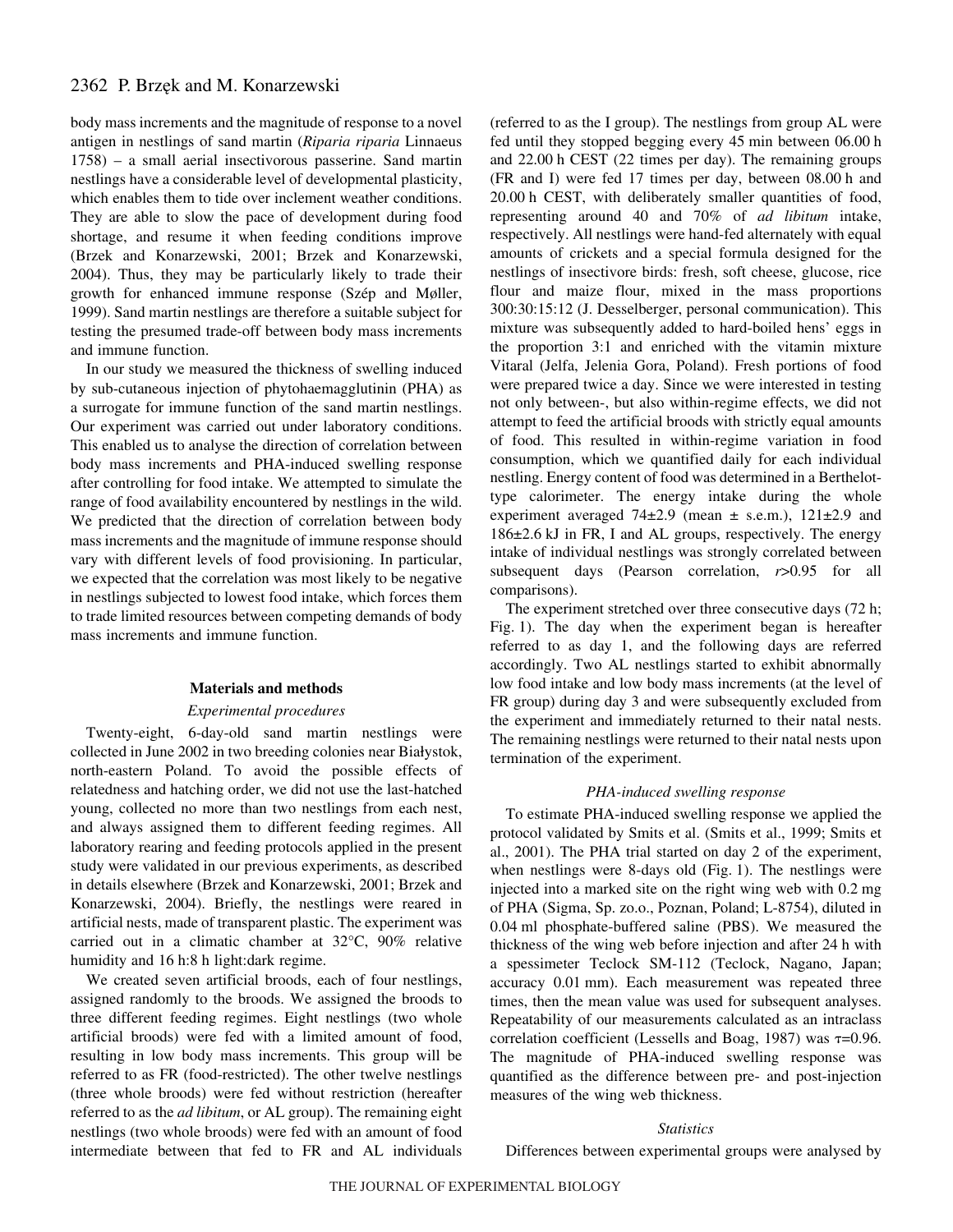

Fig. 1. Graphic scheme of applied experimental design. Body mass of sand martin nestlings at the beginning of the experiment, at the antigen injection (end of day 2, marked as solid vertical line), and at the conclusion of the experiment (end of day 3) are shown. AL, nestlings fed *ad libitum*; I, nestlings subjected to an intermediate feeding regime; FR, nestlings fed with a limited amount of food. Mean values (connected by broken lines for each feeding regime), and s.e.m. (vertical limits of boxes) are shown. Body mass changes during days 1–2 are referred to as body mass increments before injection, whereas body mass changes during day 3 are referred to as body mass increments after injection.

means of ANOVA or ANCOVA, with feeding regime as the main effect, initial body mass and/or body mass increment as covariates, and the respective interaction terms. In the present experiment nestlings were reared in artificial broods. Therefore, in all statistical models we also attempted to control for the possible effect of a common artificial brood environment. However, the inclusion of this effect produced spurious results in full ANCOVA models that contained feeding regime and the brood (randomly nested within feeding regime) as main effects and the respective interaction terms. Although the models were highly significant (*P*<0.0001), none of their components were statistically significant (in all cases *P*>0.7). We therefore recognized the full ANCOVA models as

### *Immune response and avian growth rate* 2363

over-parameterized. Further statistical analyses of reduced models revealed that the nested effect reflected minor, but consistent between-brood differences in food intake, being the primary determinant of other studied traits. For these reasons in the final ANCOVAs testing the effects of interactions we elected not to include the nested effect of artificial broods, because it was collinear with the other analysed factors. To ensure that within-brood autocorrelation of values of studied traits did not confound our results we checked the significance of this effect by means of randomization tests (Manly, 1997) carried out on the residuals from the final ANCOVA models described above. We randomly shuffled these residuals among artificial broods (each time 1000 runs) and calculated the proportion of iterations for which calculated within-brood sum of squares was larger than that in the original data set. The tests revealed that the residuals were randomly distributed among artificial broods (e.g. *P*=0.21 for the model testing the effect of interaction between body mass increments and feeding regime on magnitude of immune response), which indicated to us that pseudoreplication did not significantly confound our statistical inference.

Individual *a priori* pair-wise means comparisons were tested by *t*-statistics corresponding to the two-sided *P* values. Variables were log-transformed to improve distribution of residuals. The standard level of significance  $\alpha$ =0.05 was applied. In the case of multi-group comparisons in Table 1, we adjusted the conventional level of significance by applying a Bonferroni correction. To do this, we divided  $\alpha$ =0.05 by 6, i.e. the number of inter-group tests performed. All tests were carried out using the SAS 9.1.3 statistical package.

#### **Results**

Body mass of nestlings did not differ between feeding regimes at the beginning of the experiment (Table 1; Fig. 1). However, applied feeding regimes resulted in highly significant differences in food intake during the course of our study (Table 1; *t*-test: *P*<0.0001 for all inter-group comparisons). These differences resulted in significant between-regime differences in body mass increments during the whole

Table 1*. Summary of results of ANOVA or ANCOVA of the effect of experimental manipulation on body mass, body mass change and the magnitude of PHA-induced swelling response*

| Dependent variable                                | Feeding regime |      |          | Covariate |      |          |
|---------------------------------------------------|----------------|------|----------|-----------|------|----------|
|                                                   |                | d.f. |          |           | d.f. |          |
| Initial body mass                                 | 0.05           | 2,25 | 0.95     |           |      |          |
| Energy intake*                                    | 405.2          | 2,22 | < 0.0001 | 0.12      | 1.22 | 0.7      |
| Total body mass increments*                       | 409.8          | 2,22 | < 0.0001 | 9.47      | 1.22 | 0.0055   |
| Body mass at PHA injection*                       | 159.1          | 2.24 | < 0.0001 | 32.7      | 1.24 | < 0.0001 |
| Body mass increments after injection <sup>†</sup> | 27.6           | 2.22 | < 0.0001 | 5.10      | 1.22 | 0.034    |
| Wing web thickness change*                        | 13.1           | 2.22 | 0.0002   | 0.28      | 1,22 | 0.6      |
|                                                   |                |      |          |           |      |          |

\*Initial body mass used as covariate.

† Body mass at phytohaemagglutinin (PHA) injection used as covariate.

Feeding regime  $\times$  covariate interaction was non-significant for all dependent variables.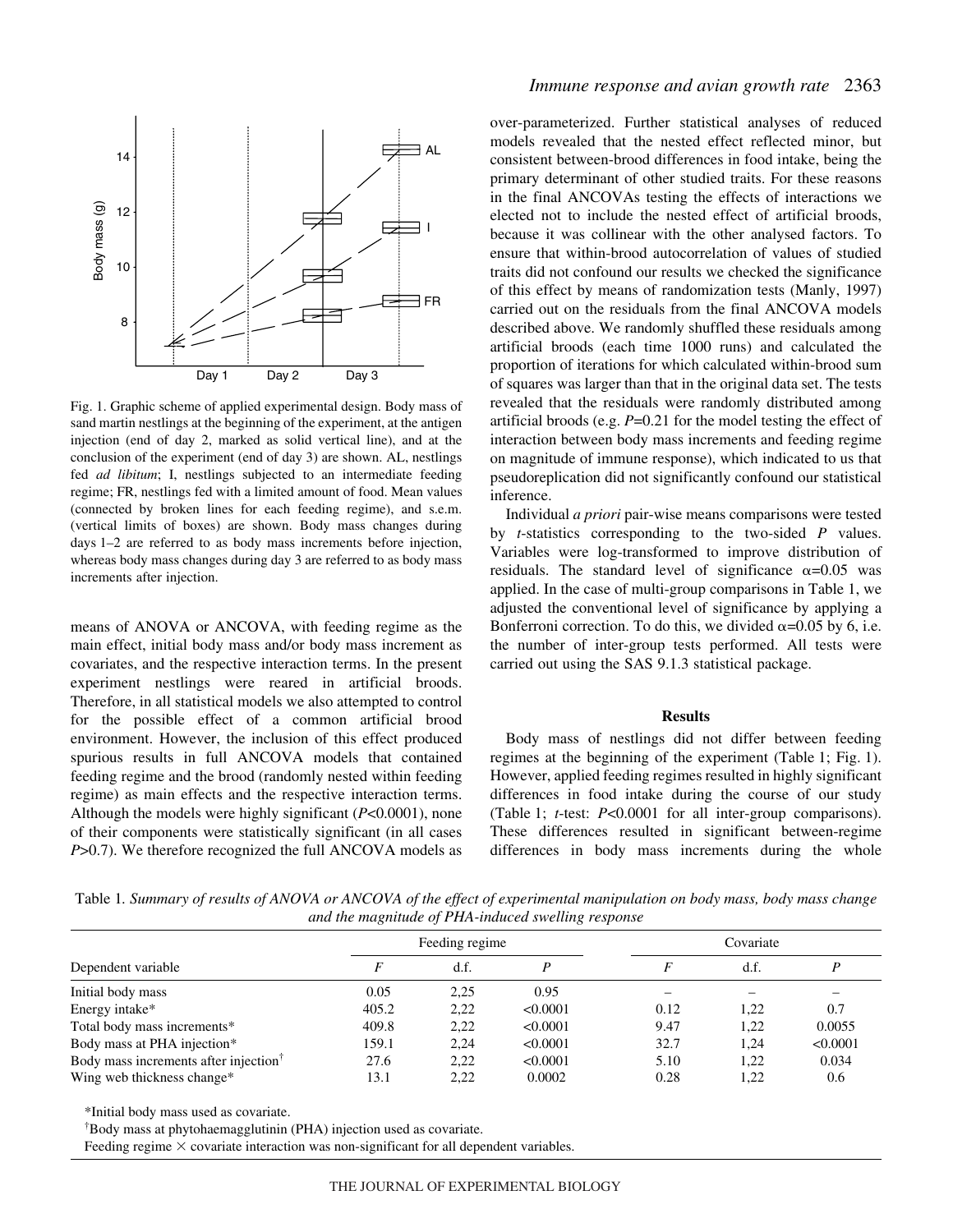

Fig. 2. (A) Total body mass increments (least square means corrected for initial body mass) in the course of our study; (B) body mass increments (least square means corrected for body mass at injection) during day 3, i.e. following the immune challenge, and (C) magnitude of phytohaemagglutinin (PHA)-induced swelling response (an estimate of immune function) in nestlings subjected to three feeding regimes. All variables are log-transformed. Horizontal lines denote mean values, boxes denote s.e.m. Squares, triangles and circles denote food-restricted group (FR), intermediate group (I) and *ad libitum* fed group (AL), respectively. Different letters above symbols indicate significant between-group differences (*P*<0.05), tested by pair-wise *t*tests.

experiment (Table 1; Fig. 2A; *t*-test: *P*<0.0001 for all intergroup comparisons). They were already highly significant at the time of PHA injection (Table 1; Fig. 1; *t*-test: *P*<0.0001 for all inter-group comparisons). Feeding regime also brought about significant between-group differences in body mass increments after antigen injection (Table 1; Fig. 2B; *t*-test: *P*<0.003 for all inter-group comparisons).

Feeding regime significantly affected the magnitude of PHA-induced swelling response (Table 1; Fig. 2C). This response was stronger in the AL group than in the two other feeding regimes (AL *vs* I group: *P*=0.007; AL *vs* FR group: *P*<0.0001). Likewise, nestlings from group I had a stronger swelling response than those from group FR, though this difference did not reach statistical significance (*P*=0.059). However, another ANCOVA test of the magnitude of PHAinduced swelling response as a dependent variable, with feeding regime as the main factor, and the total body mass change during the course of the whole experiment as a covariate, revealed a strong interaction between body mass change and feeding regime (Fig. 3A;  $F_{2,20}$ =6.63, *P*=0.006). This interaction was marginally non-significant, when the analysis was restricted to body mass change during the first 2 days of experiment, that is, before the immune challenge  $(F_{2,20}=3.44, P=0.052)$ . By contrast, the interaction was far from significance when ANCOVA was carried out for body mass increments during day  $3$ , i.e.  $24 \text{ h}$  following the immune challenge (Fig. 3B;  $F_{2,20}=0.83$ ,  $P=0.45$ ).

It is important to note that ANCOVA carried out with the total body mass changes as a covariate can be potentially confounded by non-overlapping ranges of their variation between feeding regimes (Fig. 3A). Therefore, we also analysed the correlations between the magnitude of swelling response and total body mass increments separately for each feeding regime. We found a significant, negative correlation in the FR group (*r*=–0.72, *P*=0.046). The same correlation was non-significant in group I ( $r=-0.19$ ,  $P=0.65$ ), and positive and significant in AL nestlings (*r*=0.69, *P*=0.027). These correlation coefficients were significantly different between feeding regimes (0.01<*P*<0.005). However, multiple comparison tests revealed that the only significant difference was that between the FR and AL groups (0.01<*P*<0.005), whereas in group I the correlation coefficient did not differ from those in other feeding regimes (*P*>0.05 for both comparisons). Finally, the correlation between the magnitude of PHA-induced swelling response and body mass increments calculated across all feeding regimes was positive and highly significant, both for the whole experimental period (Fig. 3A;  $r=0.70$ ,  $P<0.0001$ ) and for day 3 (Fig. 3B;  $r=0.62$ , *P=*0.0008).

#### **Discussion**

To our knowledge, this is the first test of the presumed tradeoff between growth and immune function in altricial nestlings, carried out under conditions of laboratory-controlled energy intake. We found that the energy intake significantly affected both studied traits: body mass increments and the magnitude of swelling response to injected PHA, used here as a surrogate of immune function. This corroborates the results of earlier studies reporting that experimentally manipulating the level of nutrition affects the immune response of growing birds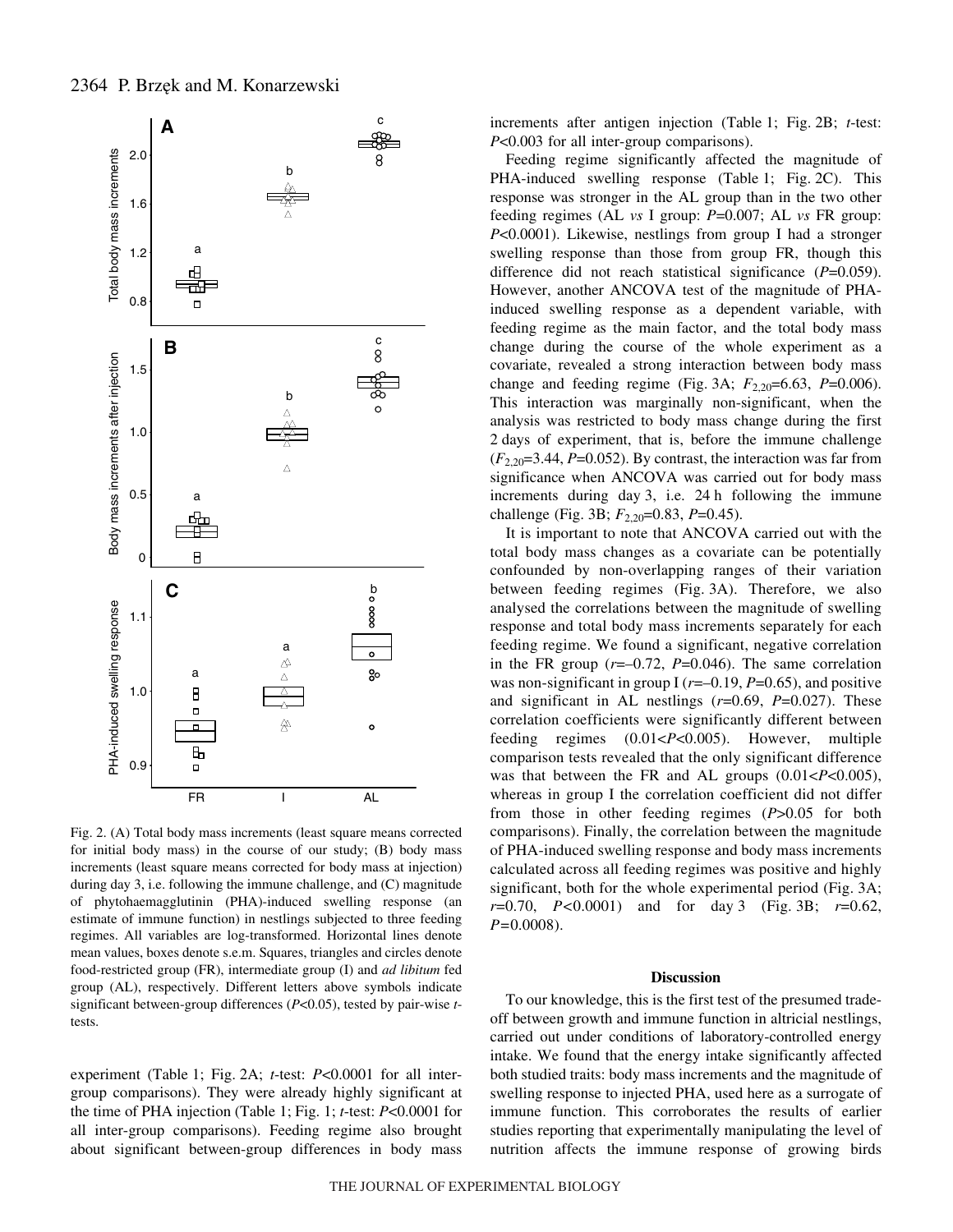(Lochmiller et al., 1993; Saino et al., 1997; Birkhead et al., 1999). However, we were also able to demonstrate that, depending on energy intake, the correlation between body mass increments and PHA-induced swelling response may take all possible directions: it was positive in the *ad libitum*-fed AL group, negative in the food-restricted FR nestlings, and nonsignificant in the intermediate I group. Particularly relevant here are the results reported by Snoeijs et al. (Snoeijs et al., 2005), who found a negative correlation between PHA-induced swelling response and tarsus growth in great tit nestlings exclusively fed by a single mother, and a positive correlation in the young reared by both parents. Our study strongly suggests that similar changes in immune function reported in many other field studies involving manipulation of the brood size or parental effort (e.g. Fargallo et al., 2002; Saino et al., 2002; Gwinner and Berger, 2006) are primarily underlined by food availability. This supports the general prediction that the immune-related trade-offs should be mainly expressed when resources are limited (Sandland and Minchella, 2003; Schmid-Hempel, 2003).

It is also important to note that the correlation between the magnitude of PHA-induced swelling response and body mass increments, calculated across all feeding regimes applied in our experiment, was strongly positive (Fig. 3). However, in the context of within-regime correlations, the cross-regime correlation must be interpreted as the epiphenomenon of the between-regime variation of food intake. This again highlights the necessity to take into account the resource availability in studies on immune-related trade-offs carried out under natural conditions.

The interaction between feeding regime and body mass increments, which underlies the correlations between the magnitude of PHA-induced swelling response and changes in body mass (Fig. 3A), was significant only for the whole period of our experiment (i.e. days·1–3), and non-significant for body mass increments after antigen injection (i.e. during day 3, Fig. 3B). Thus, the correlations depicted in Fig. 3A most likely reflect the trade-off (or the lack thereof) involving the costs of development and maintenance of immune function incurred prior to immune challenge (constitutive costs) (*sensu* Sandland and Minchella, 2003), rather than the immediate investment in mounting a response to injected PHA (i.e. inducible costs). When food is plentiful, as in the case of AL nestlings, no limitations on nutrient or energy availability compromise immune function (Klasing, 2004), and the positive correlation between body mass increments and an immune response presumably reflects the between-individual variation of genetic quality or condition (Hõrak et al., 2000; Hoi-Leitner et al., 2001). In contrast to AL nestlings, under-fed FR nestlings traded limited resources between competing demands of immune function and body mass increments, which resulted in the observed inverse correlation between those traits. However, immediate limitations resulting in this correlation are difficult to identify, and deserve further study. Although widely used, PHA-induced swelling response does not provide an unambiguous index of immune function,



Fig. 3. (A) Relationship between the magnitude of phytohaemagglutinin (PHA)-induced swelling response and total body mass increments in the course of the whole experiment, and (B) relationship between the magnitude of PHA-induced swelling response and body mass increments during day 3, i.e. following the immune challenge in the food-restricted group (FR; squares), intermediate group (I; triangles), and *ad libitum* fed group (AL; circles). All variables are log-transformed. Broken lines denote within-group trends, whereas solid lines denote the trend across all experimental groups.

because it involves both innate and adaptive components of the immune response (Kennedy and Nager, 2006; Martin et al., 2006). The costs of development, maintenance and use of these components are different. Non-specific immune mechanisms are cheap to develop and maintain, but the nutritional costs of their use are high, whereas the opposite applies to the adaptive components of the immune response (Klasing and Leschinsky, 1999; Klasing, 2004). One can therefore hypothesize that an inverse correlation between the magnitude of PHA-induced swelling response and changes in body mass observed in FR nestlings may stem from three processes: (i) a suppression of costly adaptive components of the immune response, the development and maintenance of which strongly impinge on the available nutrients, which are also required for the competing demands of body mass increments; (ii) a suppression of costly acute phase response; (iii) a suppression of both components.

The first hypothesis predicts the presence of a significant trade-off between the magnitude of immune response and body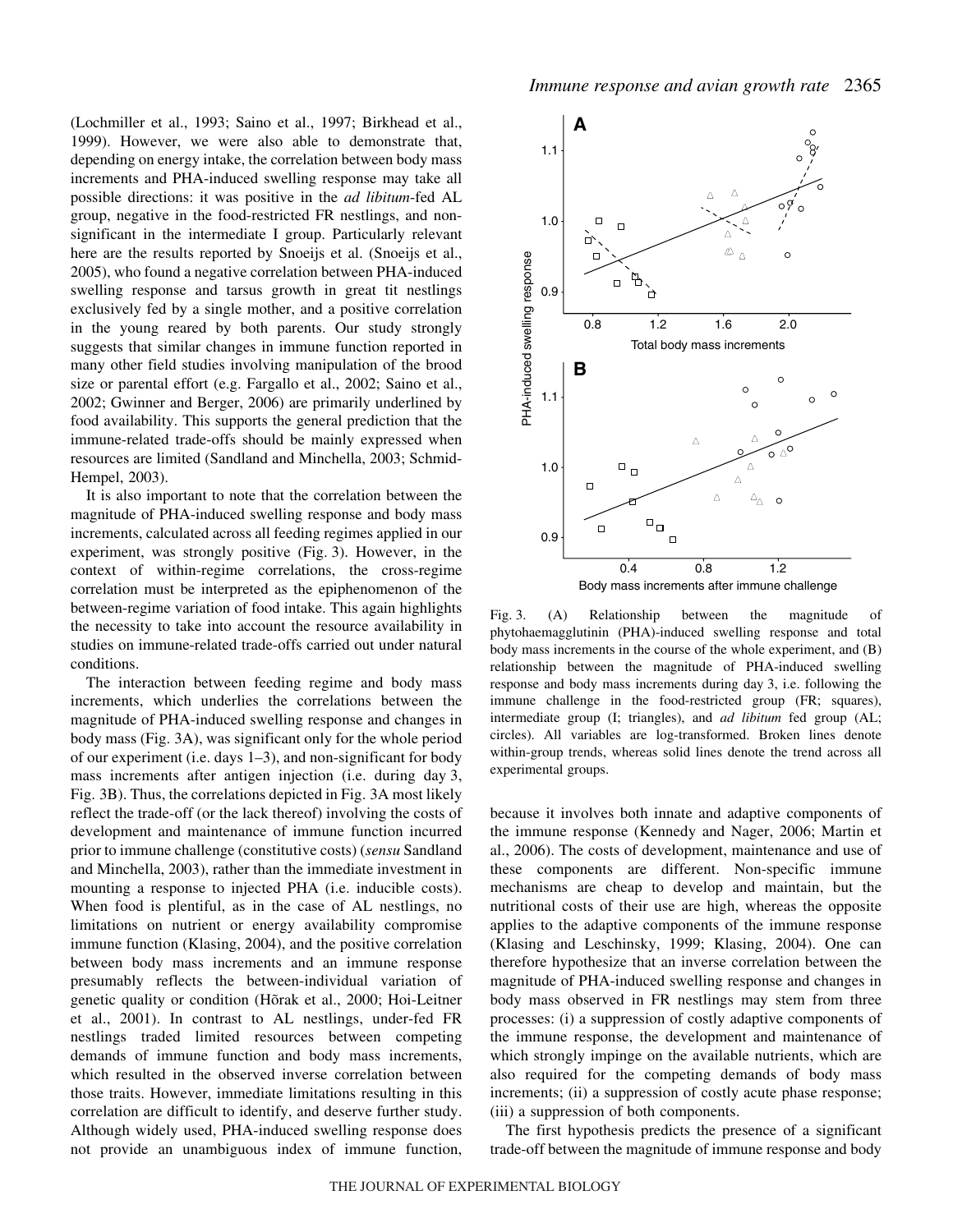## 2366 P. Brzęk and M. Konarzewski

mass increments before antigen injection, whereas the second predicts the same after antigen injection. In our experimental design the existence of such trade-offs would be revealed by significant effects of the interaction between body mass increments and feeding regime on the magnitude of PHAimmune swelling. However, these interactions were not significant either before, or after antigen injection, even though the interaction calculated over the whole period of the experiment was highly significant (Fig. 3A). This suggests that neither hypotheses (i) nor (ii) may exclusively explain the observed pattern. Nevertheless, our results lead us to reject the hypothesis that the significant interaction resulted only from food shortage suppressing immediate investment in mounting the acute phase response. It is also possible that the growth retardation following PHA challenge may become apparent with some delay longer than 24 h. However, the nestlings in our experiment were in the linear phase of body mass growth (Turner and Bryant, 1979), when its retardation due to conflicting resource demands should be particularly evident. Moreover, several other studies demonstrated that higher rate of development of immune function negatively affects body mass growth or wing development (Soler et al., 2003; Brommer, 2004; Mauck et al., 2005).

Our results suggest that the undernourished sand martin nestlings develop higher immune function only at the expense of a part of their growth potential. Body size is often a decisive factor, which determines the outcome of sibling competition for food (Mock and Parker, 1997). Therefore, if the development of immune function drains some vital resources away from body mass increments, it may affect nestlings' competitive abilities (Saino and Møller, 2002). This effect is likely to be particularly strong in asynchronously hatched broods, where younger and smaller nestlings frequently face undernourishment (Mock and Parker, 1997), and may be burdened with larger parasite load than their bigger nest-mates (Christe et al., 1998; Simon et al., 2003). For example, Szép and Møller (Szép and Møller, 2000) reported that parasitic infection increases the variation of body mass in the sand martin broods. Thus, the trade-off between immune function and body mass growth may significantly affect survival of small nestlings in asynchronously hatched broods.

In conclusion, we demonstrated that the direction of correlation between magnitude of PHA-induced swelling response and body mass increments rate in young sand martins depends on food availability: they are inversely correlated when food is scarce, whereas both traits are positively correlated when the resources are plentiful. We therefore strongly advise that the design of the studies on immune function carried out under natural conditions should be based on a careful monitoring of the availability of resources essential for the immunity development and use.

Our laborious experiment would not have been feasible without the skilful help of Malgorzata Lewoc, Boguslaw Lewończuk, Małgorzata Olkowska and Joanna Przydacz. We would like to thank Mariusz Cichoń, William H. Karasov, Pawel Koteja, and Jan Taylor for their valuable comments on earlier drafts of this paper. Nestlings were collected under permission of the nature conservancy authorities (permit no. DLOPiK.og-4201-03-95/2001/2002). All experimental procedures were accepted by the ethics committee (permit no. LKE 68/OP/2001). This study was supported by the State Committee for Scientific Research of the Republic of Poland grant 6 P04F 098 21 to P.B.

#### **References**

- **Birkhead, T. R., Fletcher, F. and Pellatt, E. J.** (1999). Nestling diet, secondary sexual traits and fitness in the zebra finch. *Proc. R. Soc. Lond. B Biol. Sci.* **266**, 385-390.
- **Brommer, J. E.** (2004). Immunocompetence and its costs during development: an experimental study in blue tit nestlings. *Proc. R. Soc. Lond. B Biol. Sci.* **271**, S110-S113.
- **Bryant, D. M.** (1975). Breeding biology of House Martins *Delichon urbica* in relation to aerial insect abundance. *Ibis* **117**, 180-216.
- Brzek, P. and Konarzewski, M. (2001). Effect of food shortage on the physiology and competitive abilities of sand martin (*Riparia riparia*) nestlings. *J. Exp. Biol.* **204**, 3065-3074.
- Brzęk, P. and Konarzewski, M. (2004). Effect of refeeding on growth, development, and behavior of undernourished Bank Swallow (*Riparia riparia*) nestlings. *Auk* **121**, 1187-1198.
- **Christe, P., Møller, A. P. and de Lope, F.** (1998). Immunocompetence and nestling survival in the house martin: the tasty chick hypothesis. *Oikos* **83**, 175-179.
- **Christe, P., de Lope, F., González, G., Saino, N. and Møller, A. P.** (2001). The influence of environmental conditions on immune responses, morphology and recapture probability of nestling house martins (*Delichon urbica*). *Oecologia* **126**, 333-338.
- **Cichon, M. and Dubiec, A.** (2005). Cell-mediated immunity predicts the probability of local recruitment in nestling blue tits. *J. Evol. Biol.* **18**, 962- 966.
- **Fargallo, J. A., Laaksonen, T., Pöyri, V. and Korpimäki, E.** (2002). Intersexual differences in the immune response of Eurasian kestrel nestlings under food shortage. *Ecol. Lett.* **5**, 95-101.
- **Gebhardt-Henrich, S. and Richner, H.** (1998). Causes of growth variation and its consequences for fitness. In *Avian Growth and Development* (ed. J. M. Starck and R. E. Ricklefs), pp. 324-388. Oxford: Oxford University Press.
- **Gwinner, H. and Berger, S.** (2006). Parasite defence in birds: the role of volatiles. *Acta Zool. Sinica Suppl.* **52**, 280-283.
- **Hoi-Leitner, M., Romero-Pujante, M., Hoi, H. and Pavlova, A.** (2001). Food availability and immune capacity in serin (*Serinus serinus*) nestlings. *Behav. Ecol. Sociobiol.* **49**, 333-339.
- **Hõrak, P., Ots, I., Tegelmann, L. and Møller, A. P.** (2000). Health impact of phytohaemagglutinin-induced immune challenge on great tit (*Parus major*) nestlings. *Can. J. Zool.* **78**, 905-910.
- **Kennedy, M. W. and Nager, R. G.** (2006). The perils and prospects of using phytohaemagglutinin in evolutionary ecology. *Trends Ecol. Evol.* **21**, 653- 655.
- **Klasing, K. C.** (2004). The cost of immunity. *Acta Zool. Sinica* **50**, 961-969.
- **Klasing, K. C. and Leshchinsky, T. V.** (1999). Functions, costs, and benefits of the immune system during development and growth. In *Proceedings of the 22nd International Ornithological Congress, Durban* (ed. N. J. Adams and R. H. Slotow), pp. 2817-2832. Johannesburg: BirdLife South Africa.
- **Ksia˛zek, A., Konarzewski, M., Chadzinska, M. and Cichon, M.** (2003). Costs of immune response in cold-stressed laboratory mice selected for high and low basal metabolic rates. *Proc. R. Soc. Lond. B Biol. Sci.* **270**, 2025- 2031.
- Lessells, C. M. and Boag, P. T. (1987). Unrepeatable repeatabilities: a common mistake. *Auk* **104**, 116-121.
- **Lifjeld, J. T., Dunn, P. O. and Whittingham, L. A.** (2002). Short-term fluctuations in cellular immunity of tree swallows feeding nestlings. *Oecologia* **130**, 185-190.
- **Lindström, J.** (1999). Early development and fitness in birds and mammals. *Trends Ecol. Evol.* **14**, 343-348.
- **Lochmiller, R. L. and Deerenberg, C.** (2000). Trade-offs in evolutionary immunology: just what is the cost of immunity? *Oikos* **88**, 87-98.